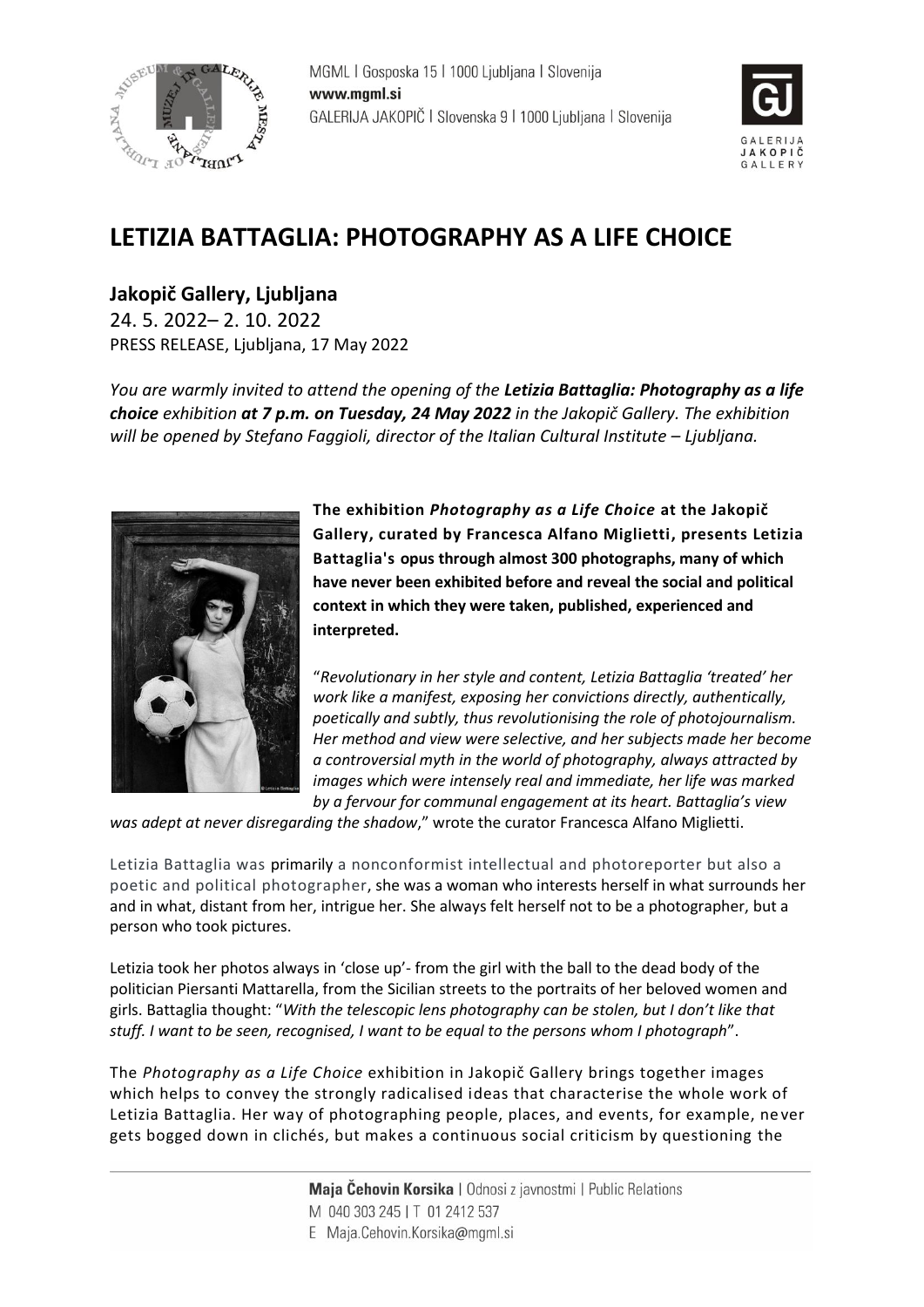



## visual assumptions of contemporary culture.

The exhibition is accompanied by catalogue *Letizia Battaglia. Fotografia come scelta di vita*, published by Marsilio Editori in 2019 and edited by the curator Francesca Alfano Miglietti, who also wrote the introductory essay for the publication. The book, alongside Battaglia's 300 photographs, also presents her wider work in photography, her political and social engagement, and her work in film and theatre. The monograph will be available at the Jakopič Gallery during the exhibition. Two documentary films will be on view in the gallery: *La Mia Battaglia* (produced by Lumpen, directed by Franco Maresco) and *Amore Amaro* (directed by Francesco G. Raganato).

Credit photo: Little girl with a soccer ball, La Cala neighborhood, Palermo 1980 © Letizia Battaglia

Text of the curator Francesca Alfano Miglietti on the occasion of the exhibition in Ljubljana:



## **THE DAYS OF BATTAGLIA\***

(\*last name Battaglia also means "the fight or battle") Credit photo: Letizia Battaglia, Palermo 1 dicembre 2018 © Roberto Strano

Revolutionary in her style and content, Letizia Battaglia 'treated' her work like a manifest, exposing her convictions directly, authentically, poetically and subtly, thus revolutionising the role of news photography. Her method and view were selective, and her subjects made her become a controversial myth in the world of photography, always attracted by images which were intensely real and immediate, her life was marked by a fervour for communal

engagement at its heart. Battaglia's view was adept at never neglecting the shadow.

Letizia Battaglia always felt herself not to be a photographer, but a person who took pictures. Pier Paolo Pasolini was the subject of her first take, and in 1974 she responded to an invitation from the director of the newspaper L'Ora, Vittorio Nisticò, and became a witness of what was going on in Palermo, and in Sicily. Battaglia's photographs were dramatic and symbolic icons of events involving the Mafia, and those of the depiction of Mafia bosses accused at the *Maxi trial*, including judge Giovanni Falcone, who collected disclosures of the *pentito* Tommaso Buscetta, as well as the image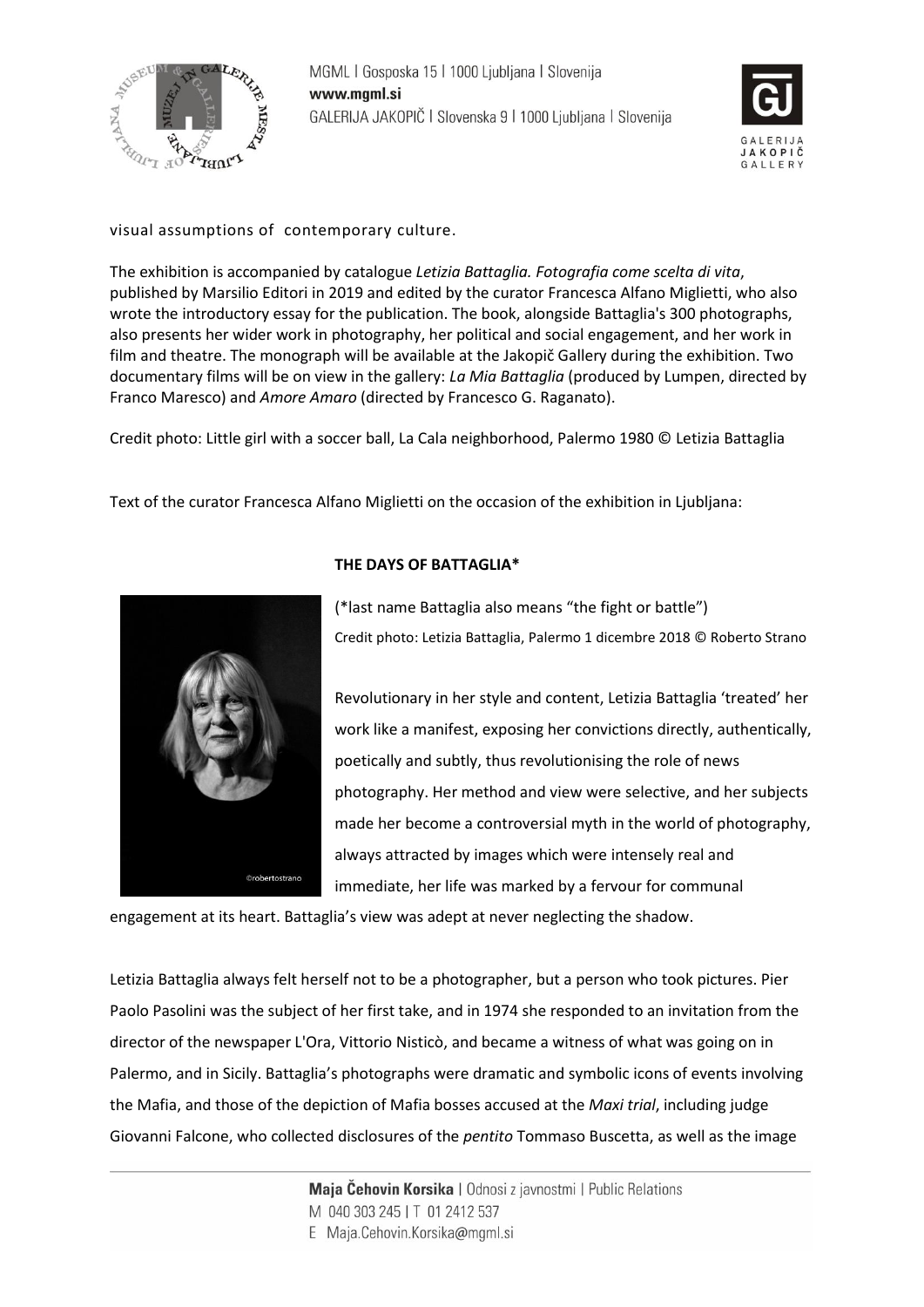



of Giulio Andreotti accused of having collaborated with the *Cosa nostra*. These photographs were exhibited around the world and won prestigious international recognition, including the Eugene Smith Grant. From the girl with the ball to the dead body of the politician Piersanti Mattarella, from the Sicilian streets to the portraits of her beloved women and girls, everything was always in 'close up': "*With the telescopic lens photographs can be stolen, but I don't like that stuff. I want to be seen, recognised, I want to be equal to the persons whom I photograph*".

During the course of her career, in collaboration with the agency *Informazione fotografica*, she founded the *Centro di Documentazione Giuseppe Impastato* in 1979 and in the 1980s the Laboratorio d'*If*, in which she mentored photographers and photojournalists from Palermo. Her work has been exhibited in Italy, Eastern Europe, France (in the Centre Pompidou in Paris), the United Kingdom, the USA, Brazil, Switzerland and Canada.

After Falcone's death in 1992 she decided to stop taking pictures of the violence perpetrated by the Mafia. She moved for a period to Paris, and only after having exhibited all over the world, it was in the first few years of the 2000s that her photographs finally made their way to Palermo. A number of monographs were dedicated to her and her presence in the world of film: in 2008, Wim Wenders wanted her in a *cameo* role in the *Palermo Shooting*, and she also appeared in *Gli uomini di questa città non li conosco - Vita e Teatro di Franco Scaldati* [I don't know Men from this City – the Life and Theatre of *Franco Scaldati*] (2015). She also appeared in the film *La mafia non è più quella di una volta* [The Mafia Is No Longer What It Used to Be] by Franco Maresco, in 2019, the year in which the director Kim Longinotto dedicated to her the documentary *Letizia Battaglia - Shooting the Mafia*.

From 2000 to 2003 she was the Editor in Chief of the *Mezzocielo* women's bimonthly, born from her idea in 1991. In 2017 she opened and headed the *Centro Internazionale di Fotografia* in Palermo within the Cantieri Culturali della Zisa cultural centre. It was half museum half photographic school and gallery. At the end of May 2022, Italian national television broadcasted the series *Solo per Passione, Letizia Battaglia fotografa*, directed by Roberto Andò and dedicated to her.

She passed away in the late evening of 13 April 2022, at the age of 87 years old.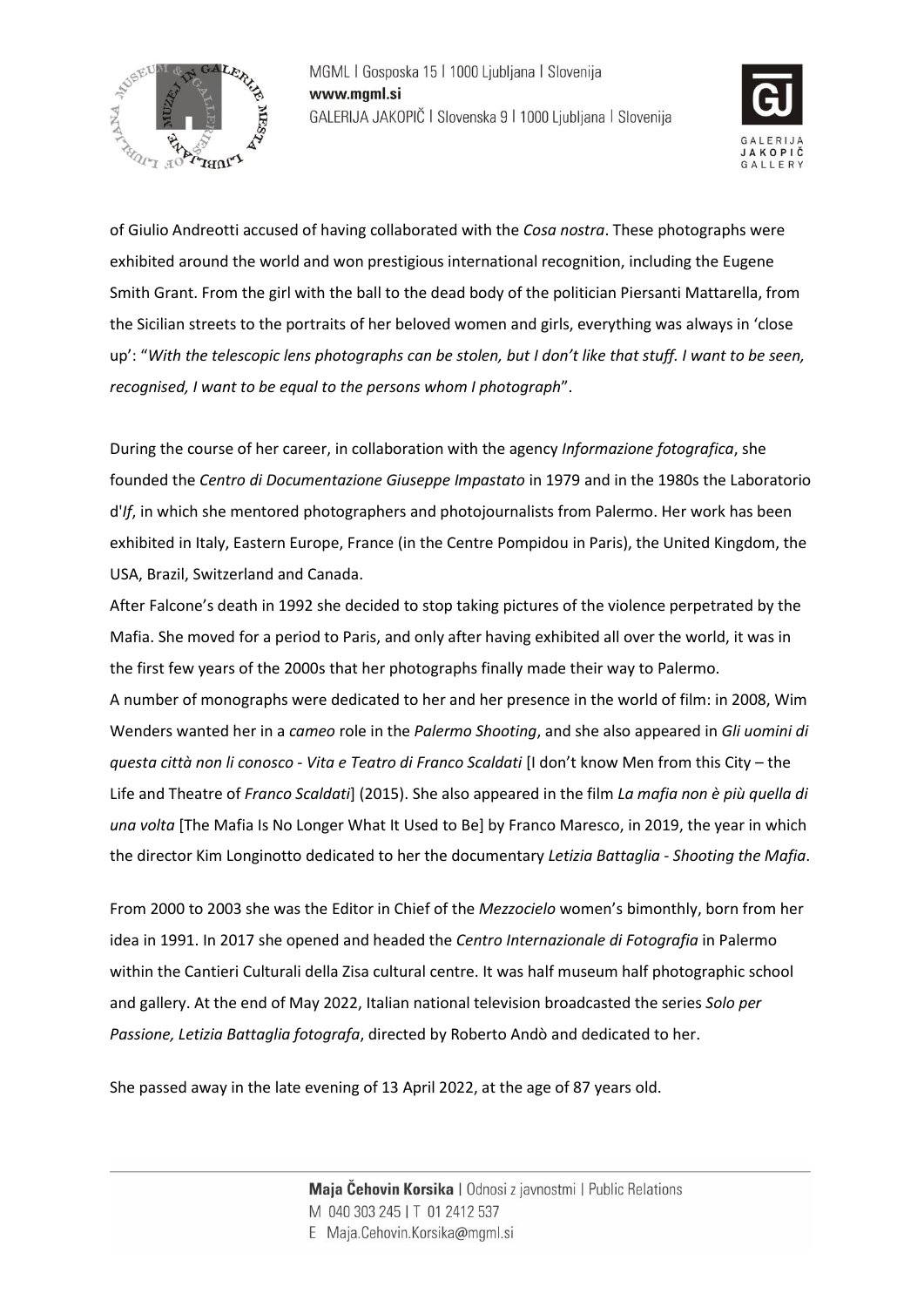



## *MY BATTAGLIA*

With my Letizia Battaglia it was love at first sight.

My Letizia Battaglia is a sweet and combative woman, and every time we met I gave her some lipstick I had bought for her.

My Battaglia is a woman with whom I shared beautiful exhibitions, secrets, poetry and gin and tonic. We started to work together with the *Gli Invincibili* (*The Invincible*) in the exhibition space NonostanteMarras in Milan, and continued with *Sguardo di donna: Da Diane Arbus a Letizia Battaglia* (Woman's View: From *Diane Arbus* to *Letizia Battaglia*) in the *Tre Oci* gallery in Venice, and then in the great exhibition *Letizia Battaglia: Fotografia come scelta di vita* (*Letizia Battaglia: Photography as a Life Choice*) presented at Tre Oci in Venice, at Palazzo Reale in Milan, at Mole Vanvitelliana in Ancona.

My Battaglia often asked me: "Why do you care so much about me?"

With my Battaglia we worked together on a book about girls, with my text and another one by Massimo Recalcati.

My Battaglia always asked me about Cesare and Giuditta.

My Battaglia cooked for me and made sure that Valentina would take me for dinner to a nice place. My Battaglia would tell me about her projects.

I invited her to give a lecture at the PAC Museum (Contemporary Art Pavillion) in Milan, telling her that it was a museum that had previously been blown up by the Mafia and years later rebuilt. When I pointed out to her that the Mafia boss responsible, Totò Riina, was now in prison, and she would now be talking about her photos in that same place, she began to cry.

My Battaglia taught me to be afraid.

My Battaglia held me by the hand and talked to me in my ear.

My Battaglia will never die.

### **Francesca Alfano Miglietti, 2022**